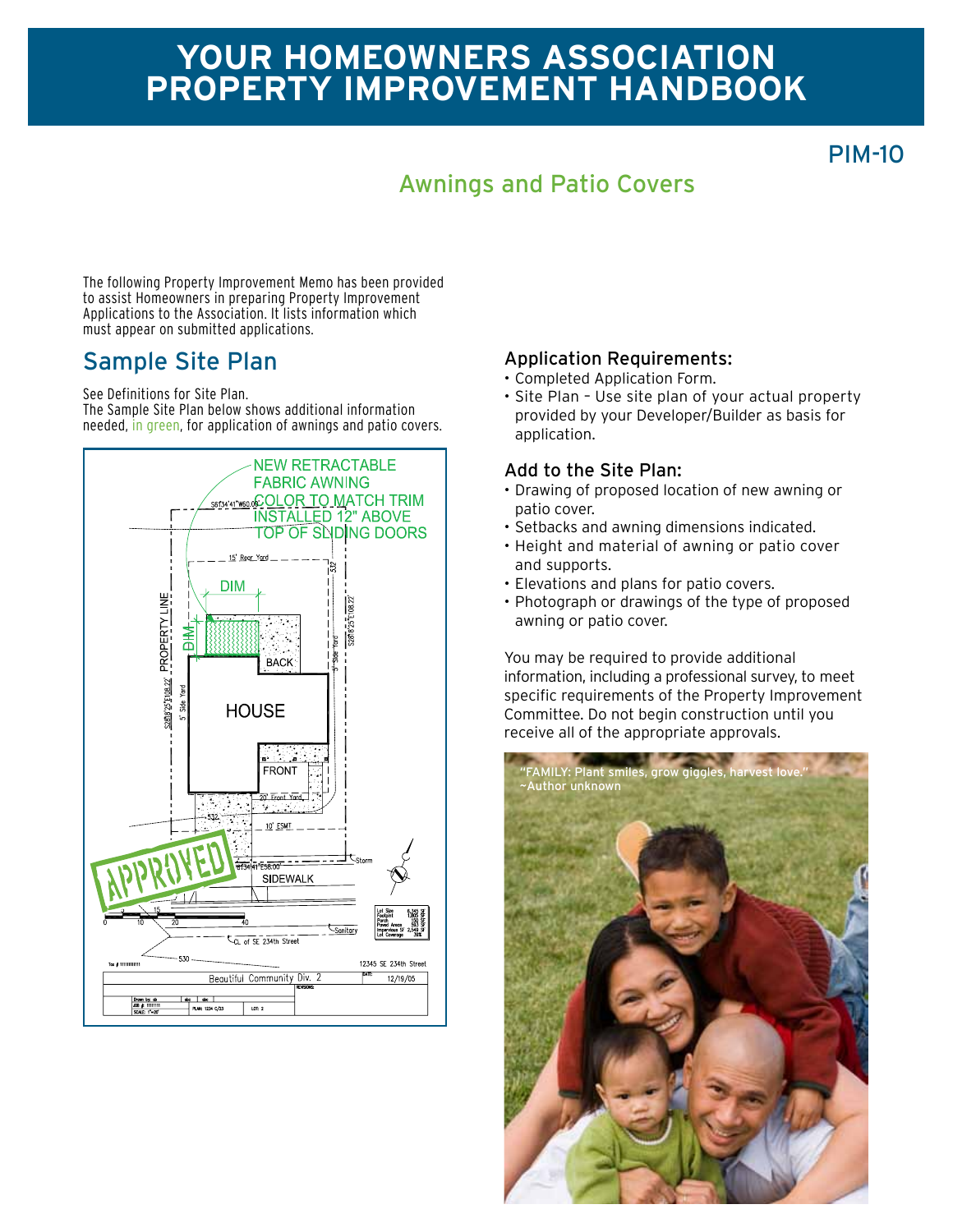# **Your homeowners association Property improvement Handbook**

### PIM-10

### Awnings and Patio Covers Construction Requirements

### Figure A

Configurations RECOMMENDED







#### Construction Requirements:

- All window and patio awnings require a Property Improvement Application and approval.
- • Corrugated metal, plastic or vinyl awnings are not allowed, see Figure B.
- Patio covers and awnings must be professionally attached to the house and designed to withstand wind and other natural conditions.
- • Permanent patio roofs must complement the scale of the house and not violate any setbacks or impervious rules.
- Depending on their size, permanent patio roofs must either shed water onto the property, or collect water into gutters and downspout connected to the property's storm drainage system.
- Permanent patio covers may be considered a part of impervious surface on your property, if they cover a permeable surface. Impervious rules may not be violated.

#### Construction Recommendations:

- • Awnings on the front or sides of the house are discouraged.
- • Retractable fabric awnings must be of neutral colors corresponding with the color of siding or trim and appropriately sized for the window or door. See Figure A.
- • Awnings must be maintained as to avoid a worn, torn or faded appearance.
- • Use reputable manufacturers and installers of retractable fabric awnings. Minimum of a 3 year warranty is recommended.
- • Roofs over patios must match the existing roof of your house.
- • Permanent roof over patio must complement your house in size, scale and design. The roof must look like an integral part of your home.
- Patio table umbrellas and portable picnic area covers sold at home and garden stores can be used in the back yard only as long as they are aesthetically pleasing. They must be removed or disassembled at the end of the summer season. They are not acceptable as permanent patio or deck coverings, see Figure B.
- • Should you have specific questions regarding the siding warranty for your home, please refer to the warranty you received at closing.